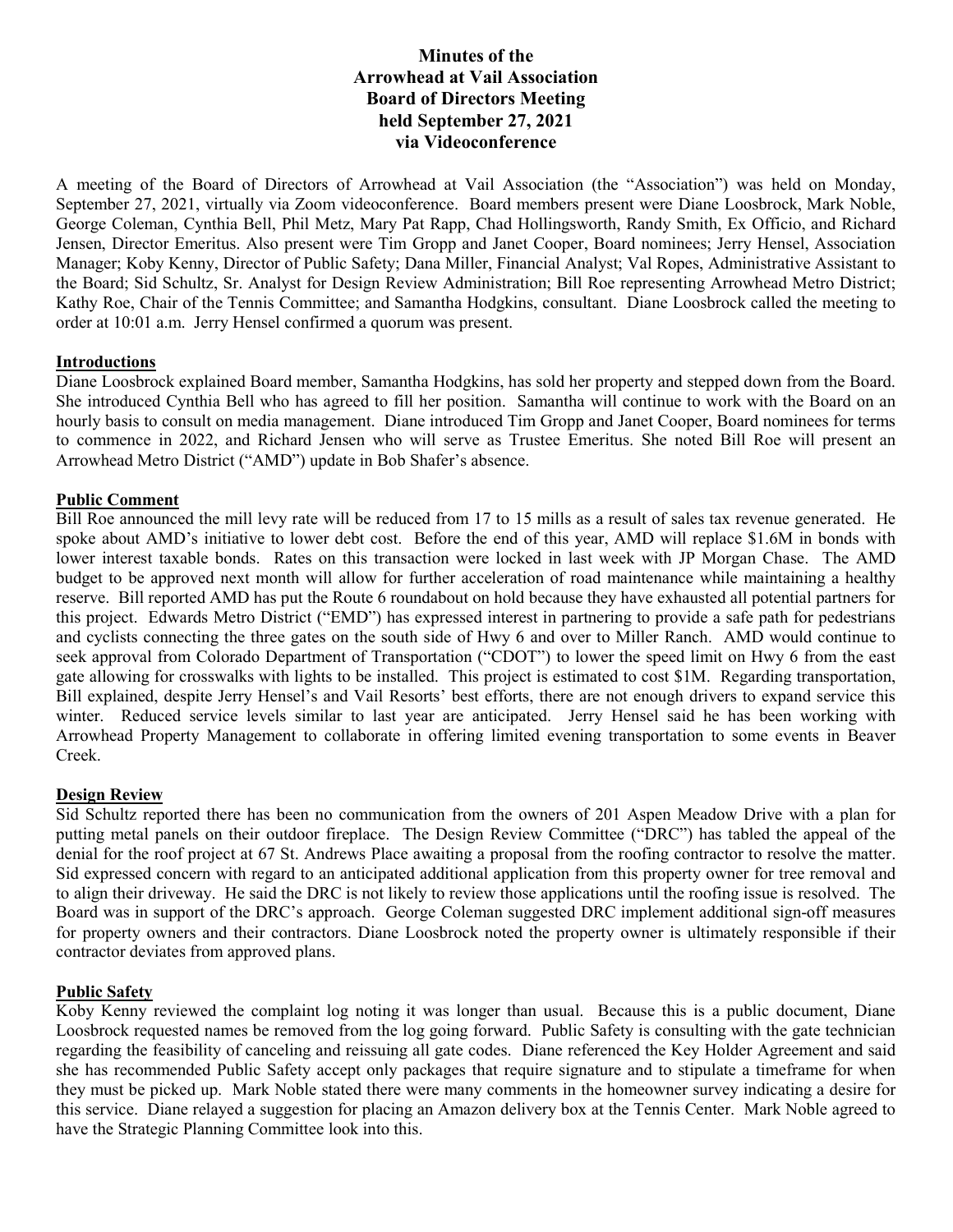## Financials

Dana Miller said the financial presentation has been consolidated to a one-page summary with detailed financial information included in the package for review. She reported the Association's financials remain very strong through the end of August. There are currently \$5.8M in Total Assets. Seven owners were outstanding on their annual assessment at the end of August and there are currently two owners who have not paid. Revenue remains strong with Real Estate Transfer Assessments ("RETA") \$607K favorable to budget and Design Review fees \$50K favorable to budget. There were two sales in August and RETA fell below the monthly budget. September and October look to be very strong months with approximately 20 pending sales. Although inventory is low, it is not impacting sales. Operating expenses as of August 31<sup>st</sup> were \$1.7M vs. a budget of just over \$2M. Favorable line items include Public Safety labor savings, HOA functions, and landscape improvements that have been deferred to 2022. The year-end surplus is forecasted to be \$630K. Dana informed the Board the audit is complete and adjustments have been posted. A draft has been issued and the final version is expected the first week in October along with the tax return. Dana added that no taxes are due. The 2021 audit has been scheduled.

### 2022 Proposed Budget

Dana Miller reviewed the proposed budget for 2022. Revenue is budgeted at \$2.6M. RETA is budgeted conservatively at \$1.4M based on a five-year average excluding 2021 forecast and 2020 actuals, with those being extraordinary years. Design Review fees are budgeted with a slight increase at \$62K. Expenses are budgeted at \$2.4M with \$869K for Public Safety including a staffing level of one manager, four leads and nine officers. A 12% increase is anticipated for landscaping contracts and Roots material. Recreational amenities include restroom repairs and cleaning. Trash removal is budgeted to decrease with valet service to be paid by participating property owners. HOA Functions will be discussed later in the meeting. Design Review expense includes an expected increase in office rent and one staff member going from seasonal to year-round status. This leaves an operating surplus of \$193K. Improvements are budgeted at \$586K as follows: \$30K for Tennis facilities includes consulting or roof improvements and Tennis Center security; \$410K for landscaping entrances and \$30K for interior landscaping that was deferred from this year; \$25K for entrance gates; \$20K for cameras and gate server; hiking trail improvements \$33K; fire mitigation \$20K; and \$12K for pickleball conversion. Jerry Hensel explained new camera technology is needed on the recently installed light poles. He asked for the Board to approve a \$30K expenditure to complete this work in 2021.

### Mark Noble moved to approve \$30K from the 2021 budget to update camera equipment in conjunction with the new lighting standards. George Coleman seconded the motion and it was unanimously approved.

Mark Noble asked for an additional month to review the budget with the Finance Committee with the intention of bringing an approvable document to the October Board meeting. Reducing the deficit was discussed. Diane Loosbrock expressed gratitude to AMD for supporting the brand by accelerating roadwork in the neighborhood. Mark Noble referenced the Multiyear Forecast Detail noting it is currently a rough draft of a ten-year outlook showing where improvements will be needed. He said the Strategic Planning Committee and project committees will need clear plans to validate budgets. Randy Smith stated the landscaping numbers will decrease significantly if AMD drops the roundabout project. Mark talked about a potential increase to the \$60K scheduled for Tennis Facilities. Diane Loosbrock spoke about the homeowner survey and many comments showing interest in having a community center. Kathy Roe, Tennis Committee Chair, has suggested consideration of expanding the tennis facility to provide additional amenities. David Cooper has offered to volunteer his time to determine what could be done with the available space. He has requested ideas for what the Association would like to implement. Diane asked the Board to send her their ideas to begin envisioning possibilities for a future project. Soliciting input from homeowners was discussed.

### **Committees**

Investment Committee: Randy Smith said the Investment Policy Statement will be finalized at the upcoming Investment Committee meeting for the Board's consideration and formal approval at their October meeting. The other topic to be discussed is allocation of dollars to be held in the operating, short-term, or long-term accounts. Randy noted the importance of the Association's long-term plan in determining the approach taken. The committee is leaning toward a conservative initial approach to the investment strategy. The committee will discuss whether to continue with the philosophy of operating the investment strategy without an advisor. It has been preferred because of the fees associated with an advisor. This meeting will set the stage for how to protect and grow the reserve funds.

Operations: Jerry Hensel said he has been working with Kathy Roe on improvements and maintenance at the clay and pickleball courts. He is waiting for approval from Vail Resorts to open the Broken Arrow restrooms during the summer and possibly extend hours in the winter. One shipment of lights is expected to arrive this week followed by the remaining lighting in the next couple of weeks. An electrician is lined up to install the lighting. Jerry gave an improvement and